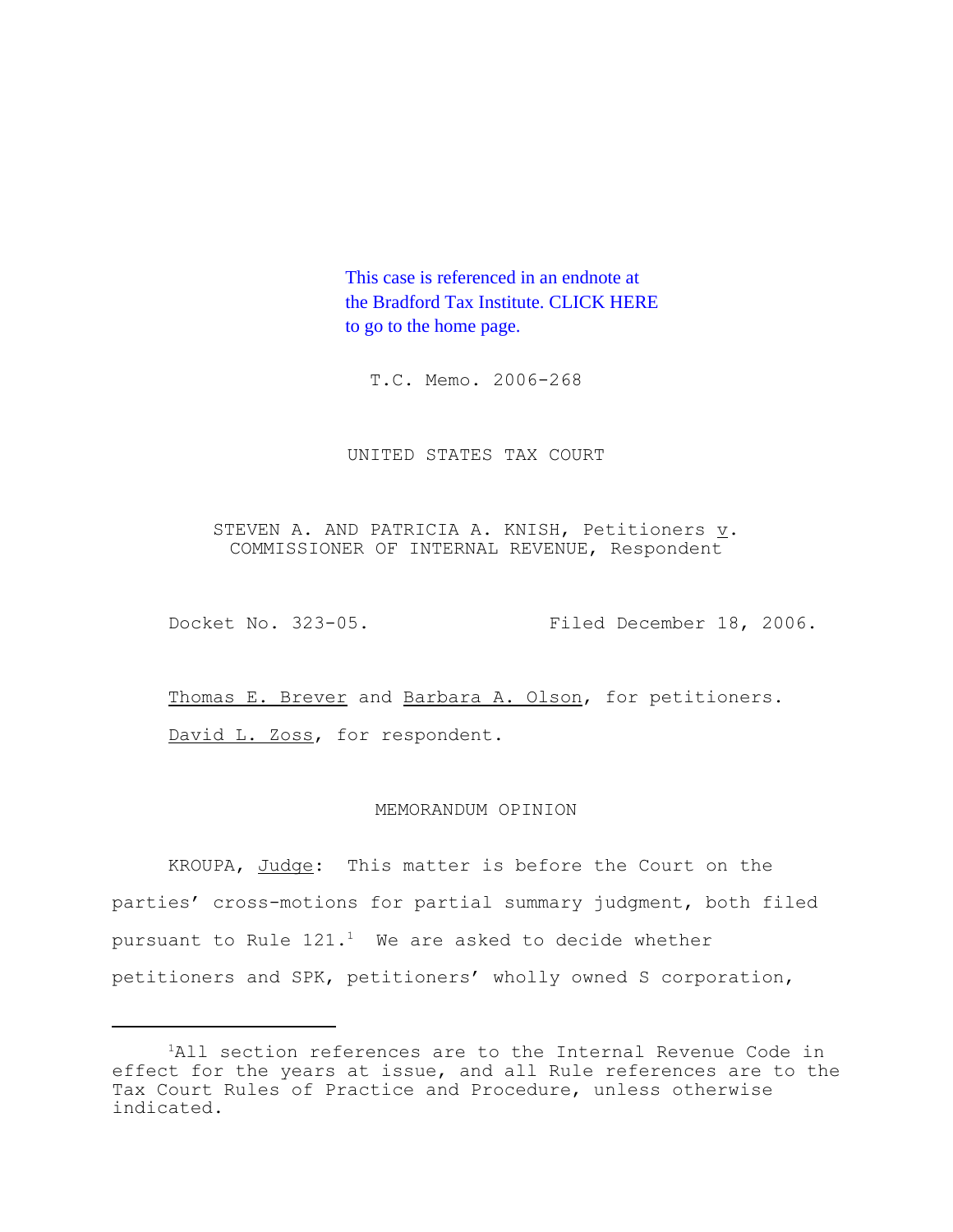made effective mark-to-market elections for 2000 or 2001 under section 475(f). We hold that neither petitioners nor SPK made an effective election for either year. We shall therefore grant respondent's motion for partial summary judgment and deny petitioners' motion for partial summary judgment.

### Background

Some of the facts have been stipulated and are so found. The stipulation of facts and the accompanying exhibits are incorporated by this reference. Petitioners resided in Lonsdale, Minnesota, at the time they filed the petition.

## Petitioners' S Corporation

Petitioners owned and operated SPK, a road and sewer construction company incorporated in 1991.<sup>2</sup> Petitioner Patricia Knish (Mrs. Knish) owned 80 percent of SPK's stock while petitioner Steven Knish (Mr. Knish) owned 20 percent of SPK's stock.

SPK, an S corporation, filed its tax returns on Form 1120S, U.S. Income Tax Return for an S Corporation, for 1996 through 2001. Petitioners reported SPK's S corporation items on their joint tax return for each year from 1996 through 2001.

# Changing SPK's Business to Securities Trading

Petitioners decided to change SPK's business in 2000. SPK sold its operating assets and goodwill in February 2000 and made nondividend property distributions to petitioners. Mr. Knish

 $-2-$ 

<sup>2</sup>Petitioners' S corporation was originally named Knish Corp., but petitioners changed its name to SPK in 2001. We refer to petitioners' S corporation as SPK.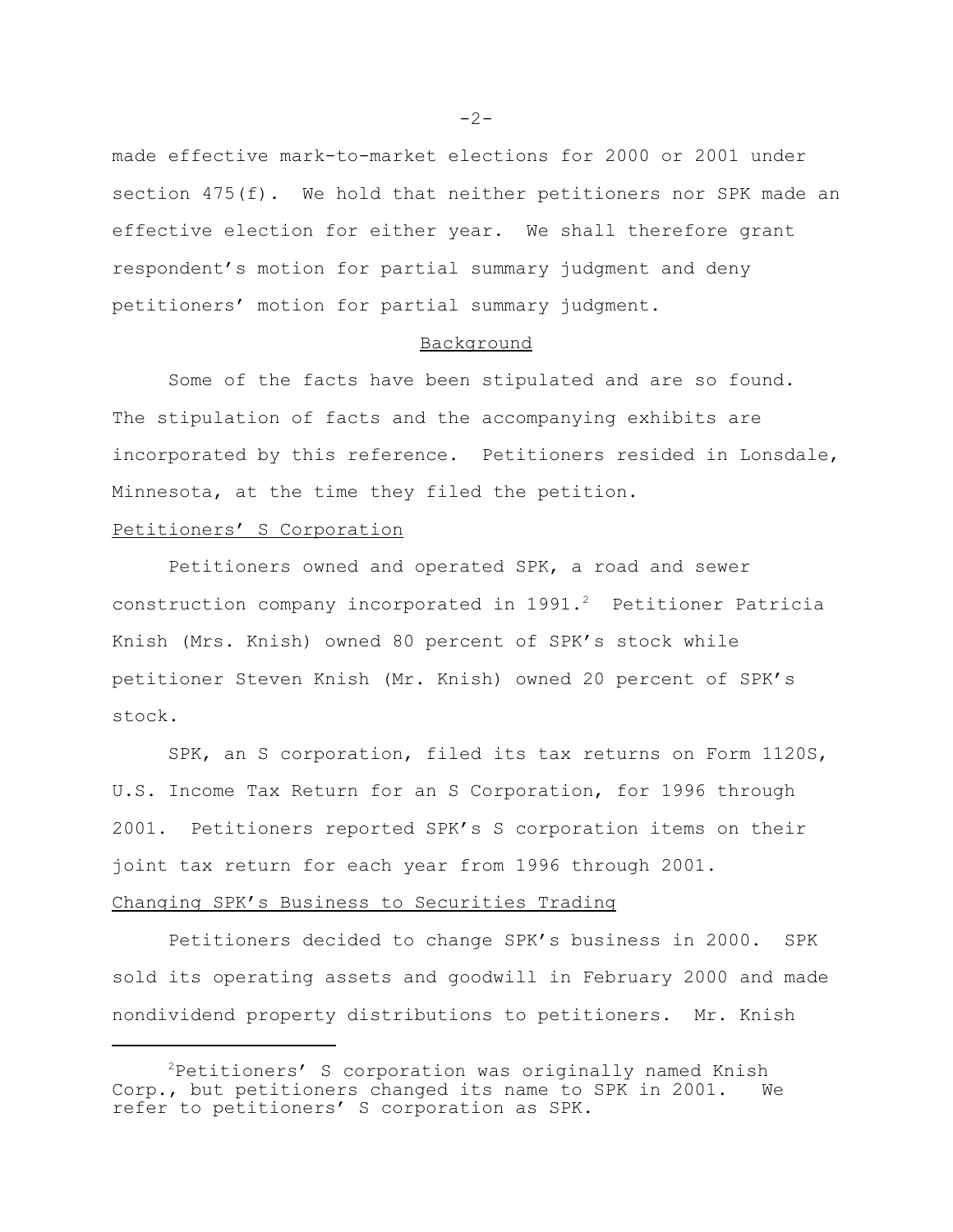then began trading securities using SPK's remaining funds and petitioners' own funds. He began trading securities in June 2000 and continued trading throughout 2001. Petitioners allocated the income, expenses, gains, and losses that resulted from the securities trading between petitioners and SPK.

### Petitioners' and SPK's 1999 Tax Returns

Petitioners and SPK each timely filed a tax return for 1999 in April 2000. Neither petitioners nor SPK attached any statement to the returns electing to use the mark-to-market method of accounting under section 475(f).

### Attempts To Make Mark-to-Market Elections

Petitioners and SPK each attempted in 2001 to make a markto-market election for their securities trading activity, intending that the elections be effective beginning in 2000. Petitioners and SPK each filed Form 3115, Application for Change in Accounting Method, with respondent and noted at the top that the forms were filed pursuant to section 301.9100-2, Proced. & Admin. Regs (section 9100). Petitioners filed their Form 3115 in October 2001, and SPK filed its Form 3115 in September 2001. Neither petitioners nor SPK submitted any other document to respondent seeking to elect the mark-to-market method of accounting.

#### Tax Returns for 2000 and 2001

Petitioners and SPK each timely filed their tax returns for 2000 and 2001. Petitioners and SPK each requested extensions to file their 2000 returns and timely filed them in October 2001 and

 $-3-$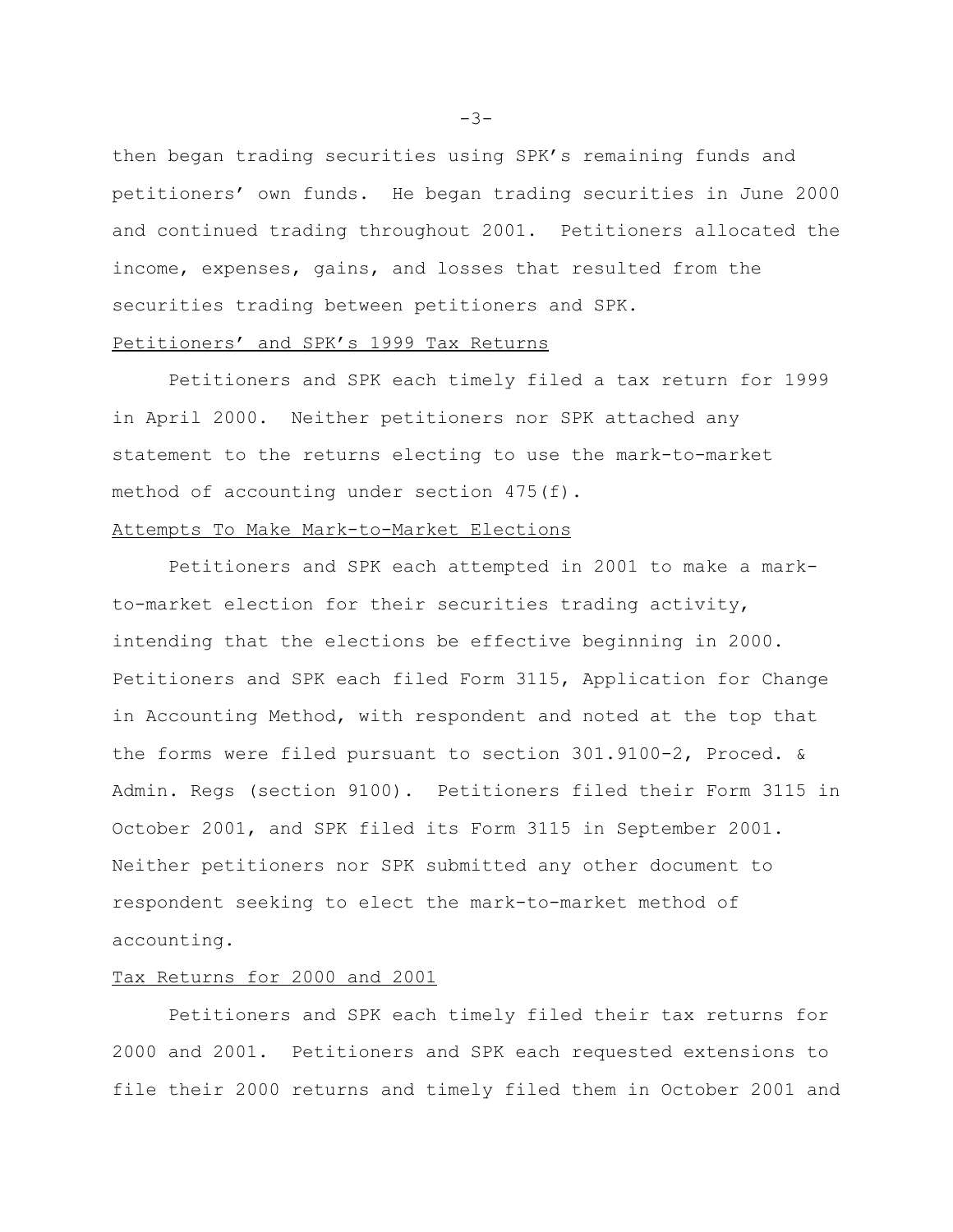September 2001, respectively. Petitioners and SPK attached copies of the Forms 3115 they had filed to their returns for 2000. The returns for 2000 and 2001 reflected that petitioners and SPK each used the mark-to-market method of accounting for their securities trading activity. Petitioners and SPK each reported ordinary losses for both years. Petitioners reported their own ordinary losses as well as their 100-percent share of SPK's ordinary losses for both years, totaling \$2,333,698 in 2000 and \$2,985,149 in 2001.

Petitioners claimed a net operating loss for 2001 due to the ordinary securities trading losses. Petitioners seek to carry this net operating loss back to tax years 1996 through 1999 pursuant to section 172. Petitioners accordingly applied for tentative refunds for 1996, 1997, 1998, and 1999, which respondent disallowed.

### Petitioners' and SPK's Requests for Letter Rulings

Petitioners and SPK both requested that respondent issue letter rulings concerning the effectiveness of their mark-tomarket election under section 475(f) for 2000. Petitioners and SPK also stated in their ruling requests that they should be granted administrative relief from a late election under section 9100. Petitioners and SPK each withdrew their requests for letter rulings when they learned that the pending letter ruling requests would be decided adversely to them.

 $-4-$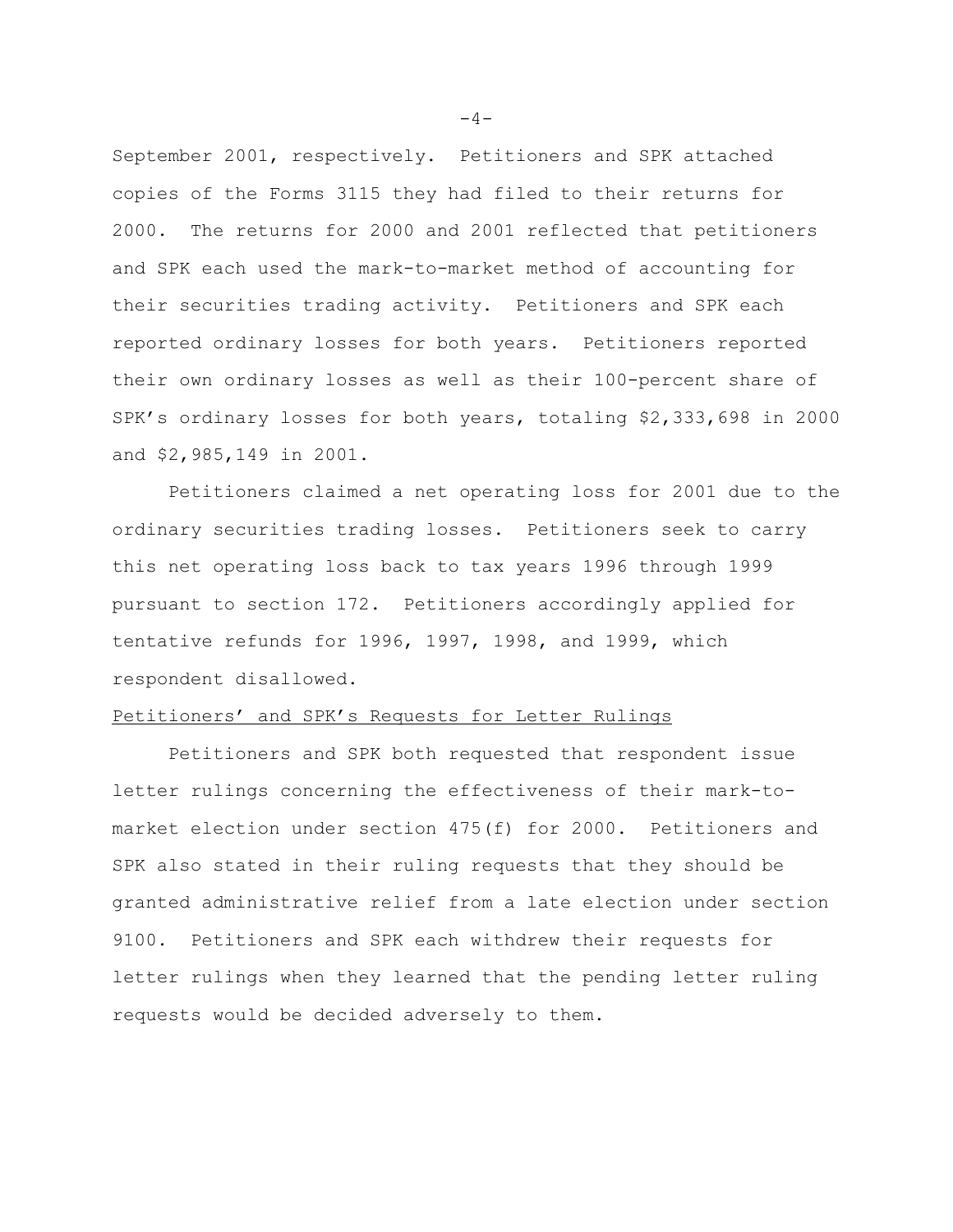$-5-$ 

## Deficiency Notice and Tax Court Proceedings

Respondent issued petitioners a deficiency notice for tax years 1996 through 2001. Respondent determined in the deficiency notice that the ordinary losses petitioners claimed in 2000 and 2001 from Mr. Knish's and SPK's securities trading activity were capital losses. Respondent determined that the losses were capital losses because petitioners and SPK had not made effective mark-to-market elections under section 475(f). Respondent determined alternatively that the losses were capital losses even if petitioners and SPK made effective mark-to-market elections because the securities trading activity was not a trade or business activity. Petitioners filed a timely petition.

The parties filed cross-motions for partial summary judgment on whether petitioners and SPK made effective mark-to-market elections for the securities trading activity under section 475(f).

# Discussion

#### Summary Judgment Standard

We are asked to decide whether it is appropriate to grant partial summary judgment. Summary judgment is intended to expedite litigation and avoid unnecessary and expensive trials. See, e.g., FPL Group, Inc. & Subs. v. Commissioner, 116 T.C. 73, 74 (2001). Either party may move for summary judgment upon all or any part of the legal issues in controversy. Rule 121(a). The Court may grant partial summary judgment on a matter concerning which there is no genuine issue as to any material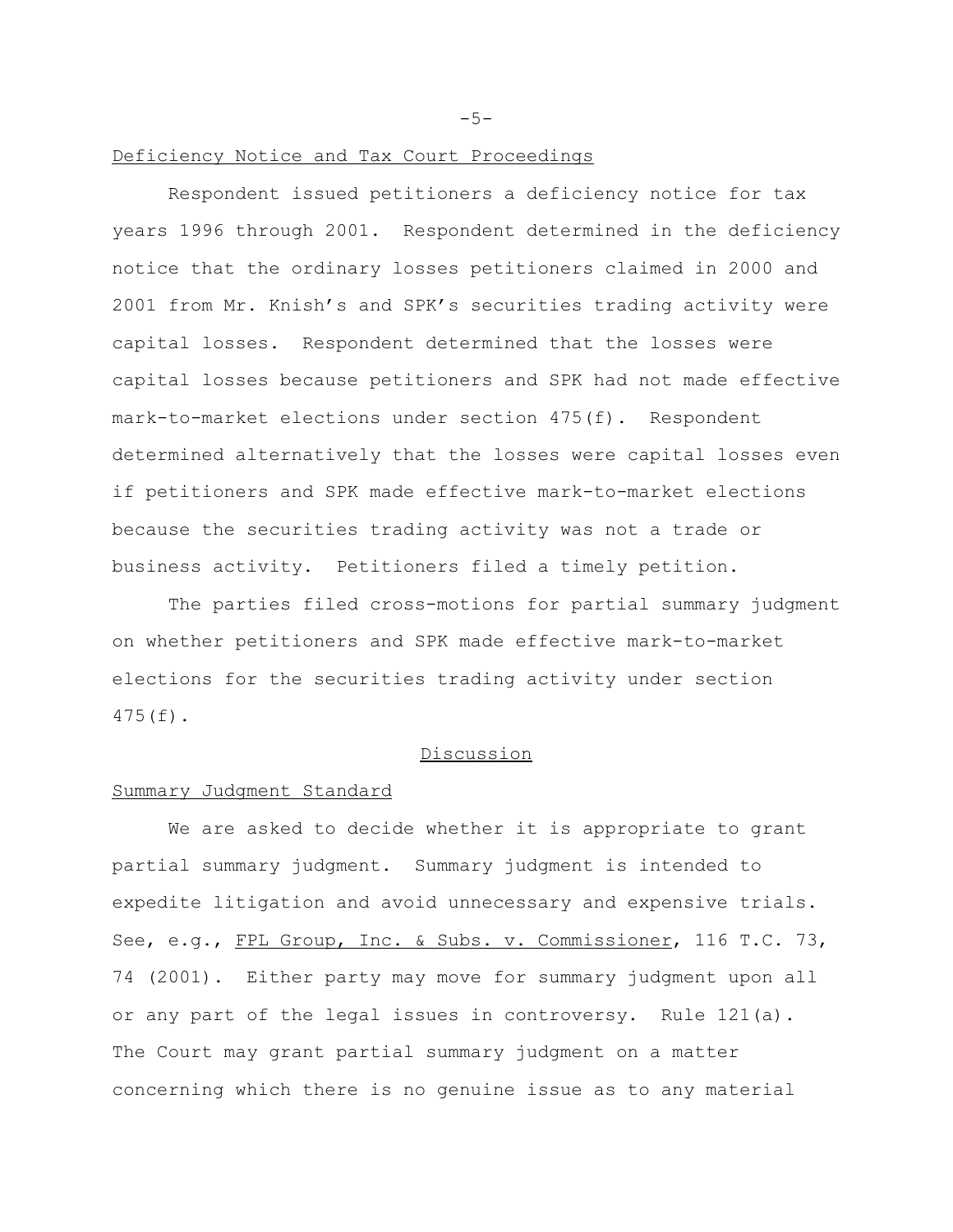fact and a decision may be rendered as a matter of law. See Rule 121(b); Elec. Arts, Inc. v. Commissioner, 118 T.C. 226, 238 (2002). We conclude that there is no genuine issue of material fact regarding whether petitioners and SPK made effective markto-market elections for Mr. Knish and SPK's securities trading activity, and a decision may be rendered as a matter of law.

Respondent argues that petitioners and SPK failed to make effective mark-to-market elections under section 475(f) pursuant to Rev. Proc. 99-17, 1999-1 C.B. 503. Respondent argues that petitioners' losses from the securities trading activity are therefore capital losses regardless of whether the securities trading activity was a trade or business.

Petitioners argue that as they are traders in securities, they are entitled to ordinary loss treatment for their securities trading losses in 2000 and 2001 (and their 100-percent share of SPK's securities trading losses) because they and SPK each made effective mark-to-market elections under section 475(f). General Rules of the Mark-to-Market Accounting Method

We begin by describing the general rules of the mark-tomarket accounting method. A taxpayer engaged in a trade or business as a trader in securities may elect to recognize gain or loss on any security held in connection with the trade or business at the close of the taxable year as if the security were sold for its fair market value at yearend. Sec.  $475(f)(1)(A)(i);$ see Lehrer v. Commissioner, T.C. Memo. 2005-167; Chen v. Commissioner, T.C. Memo. 2004-132. In general, gains or losses

 $-6-$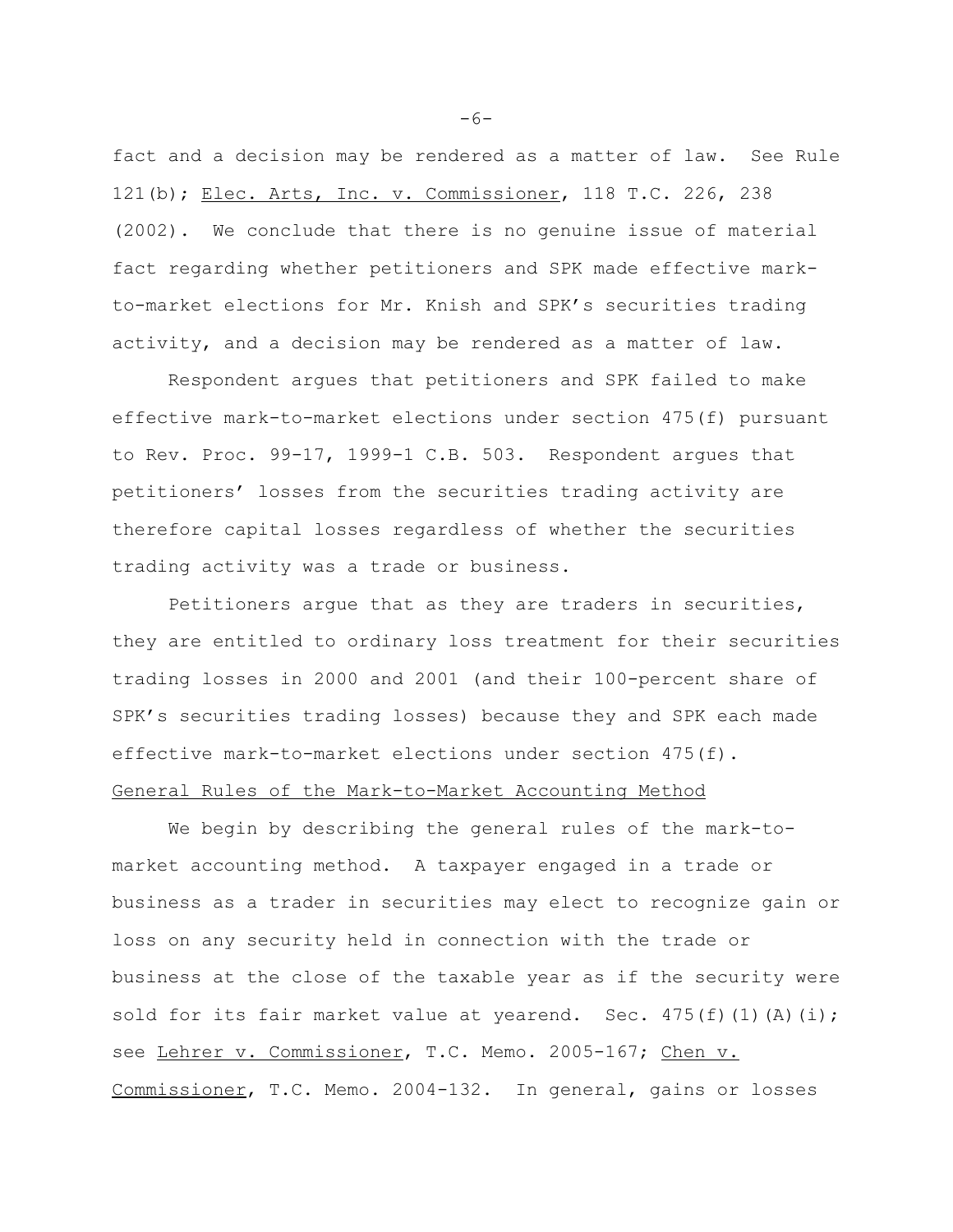resulting from the mark-to-market election shall be treated as ordinary income or losses. Sec.  $475(d)$ (3)(A), (f)(1)(D). If a taxpayer is in a business as a trader in securities and makes a mark-to-market election with respect to sales of securities held in connection with his or her business, the net loss from that business will be an ordinary loss, deductible in full under section  $165(c)(1)$ . See secs.  $165(a)$ , (c), (f),  $1211(b)(1)$ ; Lehrer v. Commissioner, supra; Chen v. Commissioner, supra. Conversely, if the mark-to-market election is not made, the net loss is deductible only to the extent of any capital gains plus  $$3,000.$  See secs.  $165(a)$ , (c), (f),  $1211(b)$  (1); Lehrer v. Commissioner, supra; Chen v. Commissioner, supra.

# Mark-to-Market Election Procedures

We are asked to determine whether petitioners and SPK made effective mark-to-market elections. A mark-to-market election may be made without the consent of the Secretary and, once made, applies to the taxable year for which it is made and all subsequent taxable years unless revoked with the Secretary's consent. Sec. 475(f)(3). Section 475 and the regulations do not provide procedures that specify the time and manner of making a mark-to-market election, although the Commissioner issued proposed regulations in 1999. Sec. 1.475(f)-1, Proposed Income Tax Regs., 64 Fed. Reg. 4378 (Jan. 28, 1999).

We look to the legislative history of section 475 to determine congressional intent because the statute is silent as to the procedures that must be followed to make a mark-to-market

-7-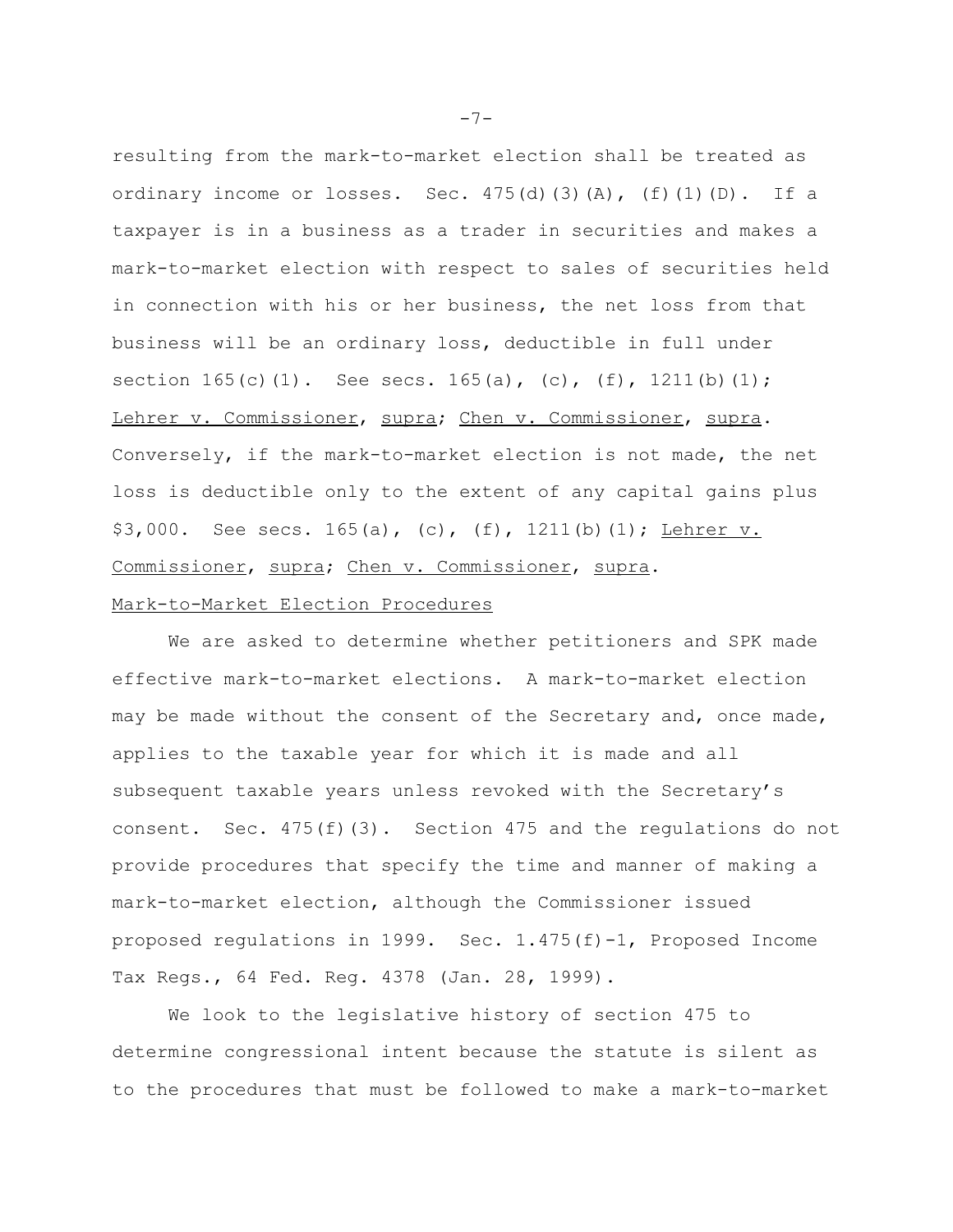election. See Lehrer v. Commissioner, supra. The legislative history indicates that the Secretary has authority to prescribe the time and manner of the mark-to-market election. H. Rept. 105-148, at 446 (1997), 1997-4 C.B. (Vol. 1) 323, 768; see Lehrer v. Commissioner, supra.

The Commissioner has prescribed procedures detailing the requirements for a mark-to-market election pursuant to this authority. Rev. Proc.  $99-17$ ,  $\frac{\text{supra}}{\text{sup}}$ . A taxpayer wishing to make a mark-to-market election must file a statement electing the mark-to-market accounting method no later than the due date for the tax return for the year immediately preceding the election year. Id. sec. 5.03, 1999-1 C.B. at 504. This statement must be attached to that tax return or to a request for an extension of time to file that return. Id.

Petitioners and SPK argue that they made effective mark-tomarket elections for 2000. We disagree. Petitioners and SPK were required to attach a statement electing the mark-to-market accounting method to their respective tax returns for 1999 to timely make a mark-to-market election for 2000. Id. Neither petitioners nor SPK attached any election statement to the 1999 return.3 Instead, petitioners filed their election statement in

-8-

<sup>3</sup>Petitioners argue that the mark-to-market election procedure outlined in Rev. Proc. 99-17, 1999-1 C.B. 503, effectively eliminates any opportunity to make the election in a taxpayer's first year of securities trading. While these petitioners may not have been able to make the election in their first year of trading, we do not find the rule invalid for this reason. In fact, the transition rules of sec. 475 required securities dealers to identify securities excepted from the mark- (continued...)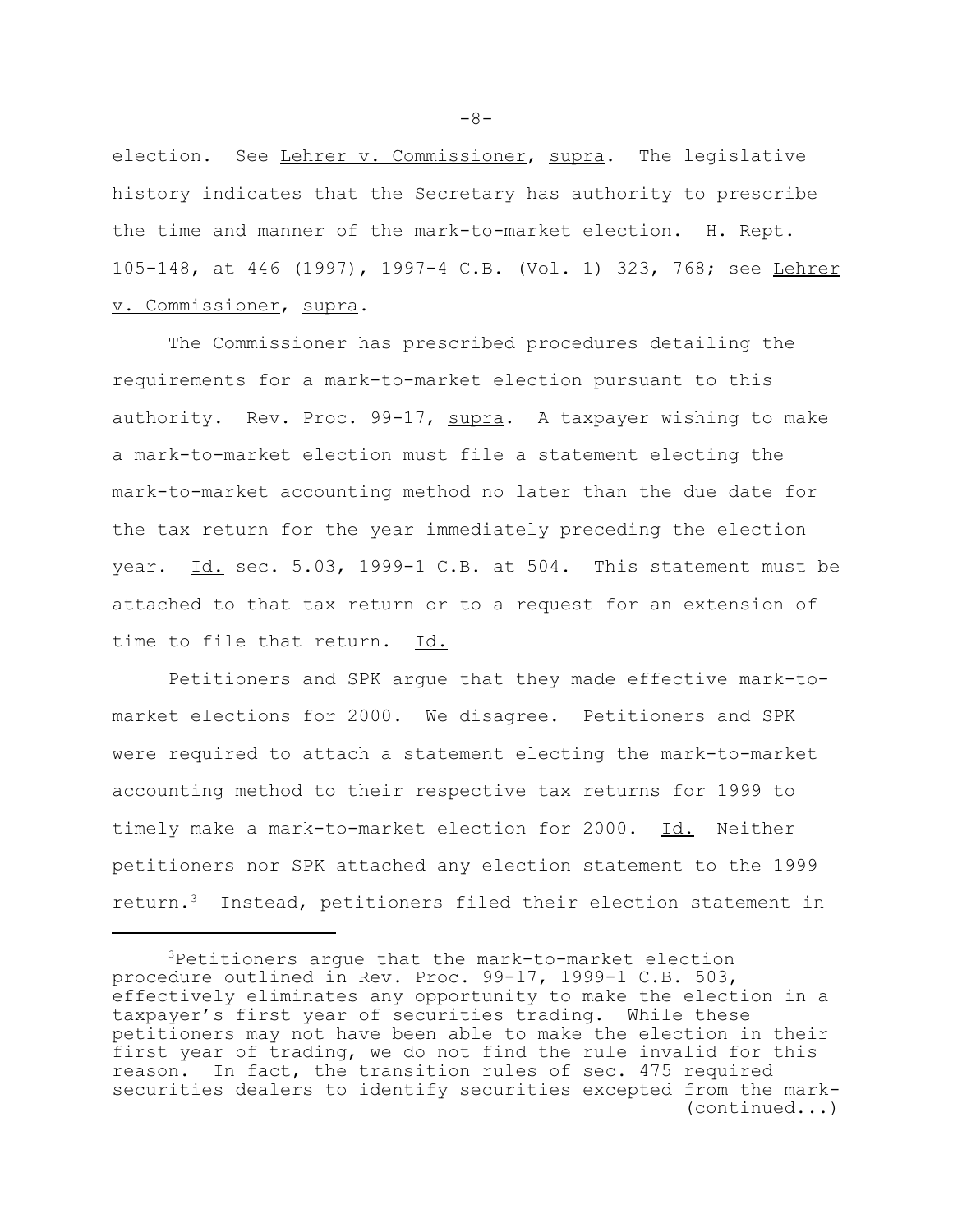October 2001, and SPK filed its election statement in September 2001 with respect to their returns for 2000. They did not attach any election statements to their returns for 1999. The election statements they did file were each nearly 18 months late. Accordingly, we conclude that petitioners and SPK did not make effective mark-to-market elections in compliance with Rev. Proc. 99-17, supra, for tax year 2000.

Petitioners argue in the alternative that their and SPK's ineffective attempts to make mark-to-market elections for 2000 should nevertheless be construed as valid elections for 2001. We disagree. Petitioners have not cited any authority for us to ignore the year in which they designated the election to be effective. There is no basis in Rev. Proc. 99-17, supra, to construe the unsuccessful attempted mark-to-market elections for 2000 to be effective elections for 2001 instead. Rev. Proc. 99- 17, supra, requires that the statement used to make the election specify the first taxable year for which the election is

 $-9-$ 

 $3$ (...continued)

to-market election rules very promptly after enactment of the law. See Notice 93-45, 1993-2 C.B. 334; see also Taxpayer Relief Act of 1997, Pub. L. 105-34, sec. 1001(d)(2)(B), (4)(B)(i), 111 Stat. 908. The requirement to make the mark-to-market election before the year it is to be effective in Rev. Proc. 99-17, supra, is therefore consistent with the prospective operation of sec. 475 indicated by the transition rules' prompt identification requirements. We also note that new taxpayers (those for which no tax return was required to be filed for the year preceding the election year) may make a mark-to-market election in the first year of their existence by placing a statement in their books and records within a certain time. Rev. Proc. 99-17, sec. 5.03, 1999-1 C.B. at 504. While petitioners and SPK are not new taxpayers under this provision, we note that the requirements of Rev. Proc. 99-17, supra, are not as onerous as petitioners imply.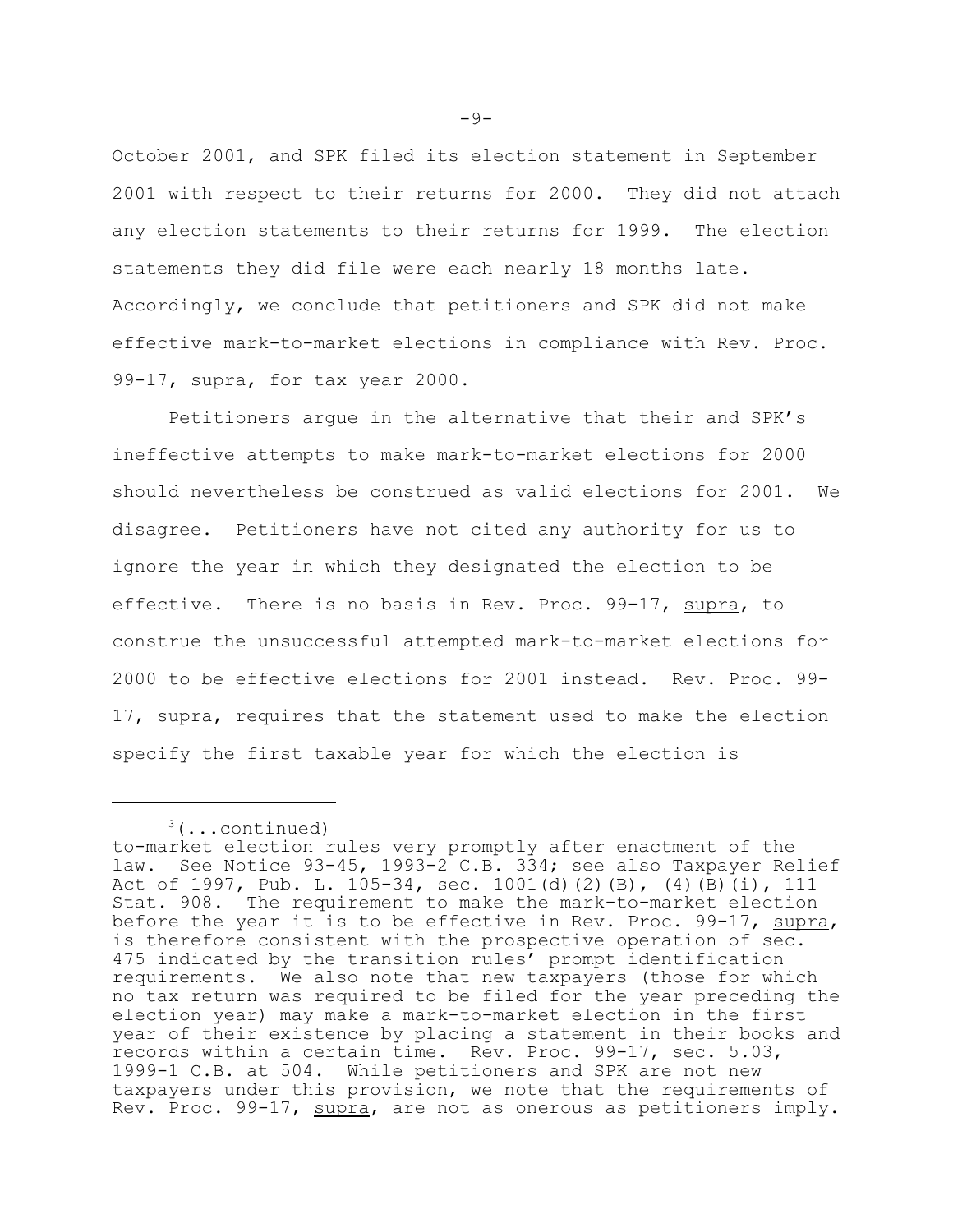effective.4 Id. sec. 5.04, 1999-1 C.B. at 505. Petitioners' and SPK's election statements designated 2000, not 2001, as the first taxable year for which the election was to be effective. Petitioners and SPK accordingly never made an election for 2001. Instead, petitioners ask us to construe their invalid attempt to make an election for 2000 as a valid election for 2001. We decline to do so.

Moreover, the unsuccessful attempted elections for 2000 were untimely even for tax year 2001. Mark-to-market election statements for 2001 would have had to be filed with SPK's and petitioners' tax returns (or requests for extensions) by the due dates of petitioners' and SPK's tax returns for 2000.<sup>5</sup> Id. sec. 5.03. Petitioners and SPK each attached their Forms 3115 to their respective tax returns for 2000 that they filed in October 2001 and September 2001 pursuant to extensions. Although petitioners and SPK each requested extensions to file their returns for 2000, they each failed to attach their Forms 3115 to their requests for extensions to file as required. SPK's and petitioners' requests were therefore similarly untimely for 2001. See id. We conclude that petitioners and SPK did not make effective mark-to-market elections under section 475(f) for 2001.

 $-10-$ 

 ${}^{4}Cf.$  sec. 1362(b)(3) (treating an untimely S corporation election as made for the next taxable year). There is no comparable provision in sec. 475.

<sup>5</sup>Petitioners' tax return for 2000 was due on Apr. 16, 2001, and SPK's tax return for 2000 was due on Mar. 15, 2001.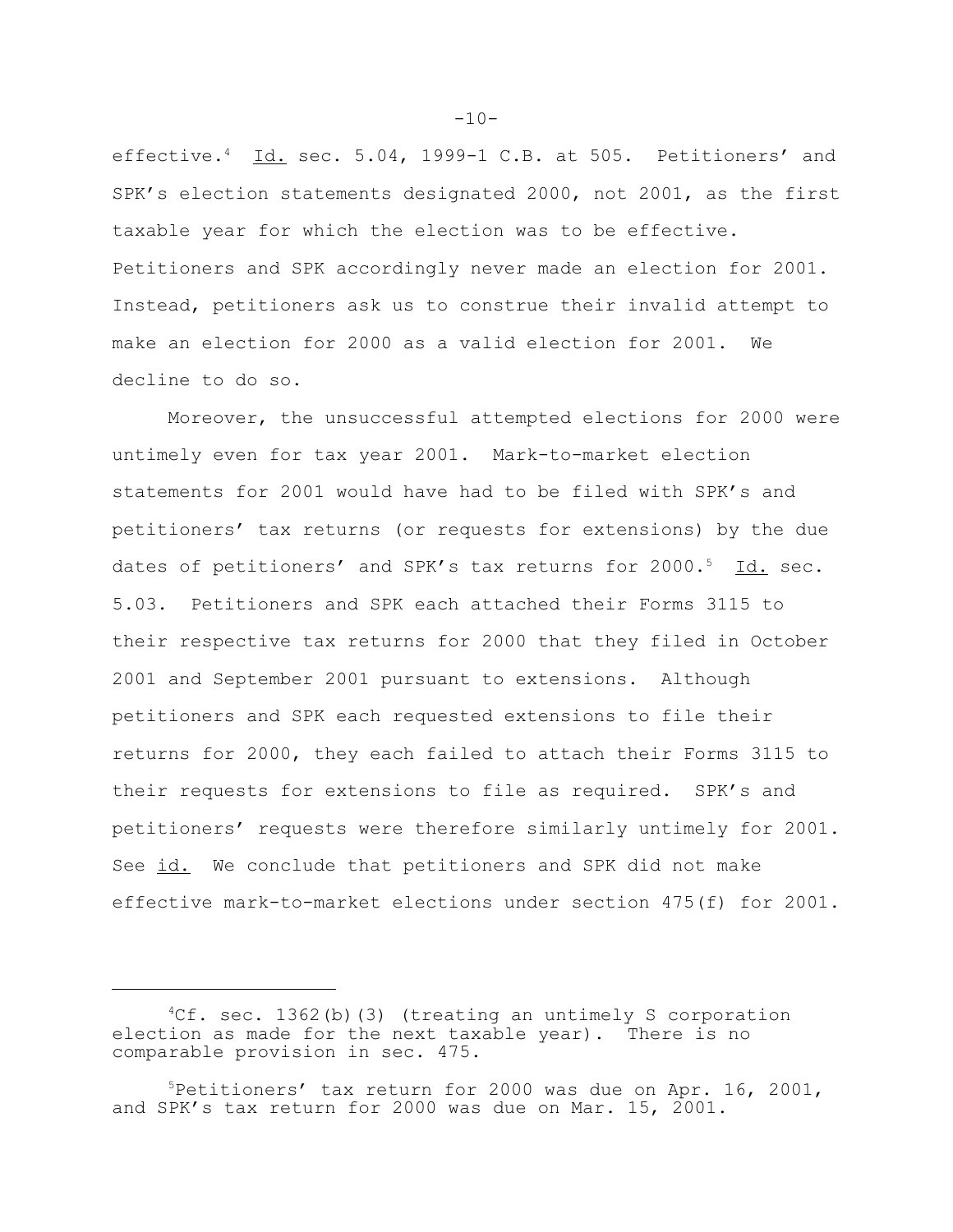Petitioners also argue that Rev. Proc. 99-17, supra, is invalid because section 475(g) restricts the Commissioner's ability to prescribe the time and manner of the mark-to-market election only by regulation, not by issuing procedures. We disagree. We have previously considered the validity of Rev. Proc. 99-17, supra, and concluded that the Commissioner issued it under the Secretary's general authority to prescribe the time and manner of the mark-to-market election. Lehrer v. Commissioner, T.C. Memo. 2005-167. We also noted in Lehrer that the taxpayers' election was so late that even without looking to Rev. Proc. 99- 17, supra, for guidance, we would still have concluded that the taxpayers were not entitled to change their method of accounting. Id. (citing Pac. Natl. Co. v. Welch, 304 U.S. 191, 194-195 (1938), and Wierschem v. Commissioner, 82 T.C. 718, 722-724 (1984)).

We conclude, as we did in  $L$ ehrer, that Rev. Proc. 99-17, supra, was validly issued under the Secretary's authority to prescribe the time and manner of the election. Lehrer v. Commissioner, supra. Moreover, petitioners' and SPK's attempted elections were nearly 18 months late. We find, as in Lehrer, that these attempted elections were too late to allow petitioners and SPK to change their accounting method even absent the guidance of Rev. Proc. 99-17, supra.

#### Availability of Section 9100 Relief

Petitioners argue that, even if they and SPK did not make effective mark-to-market elections under the revenue procedure,

-11-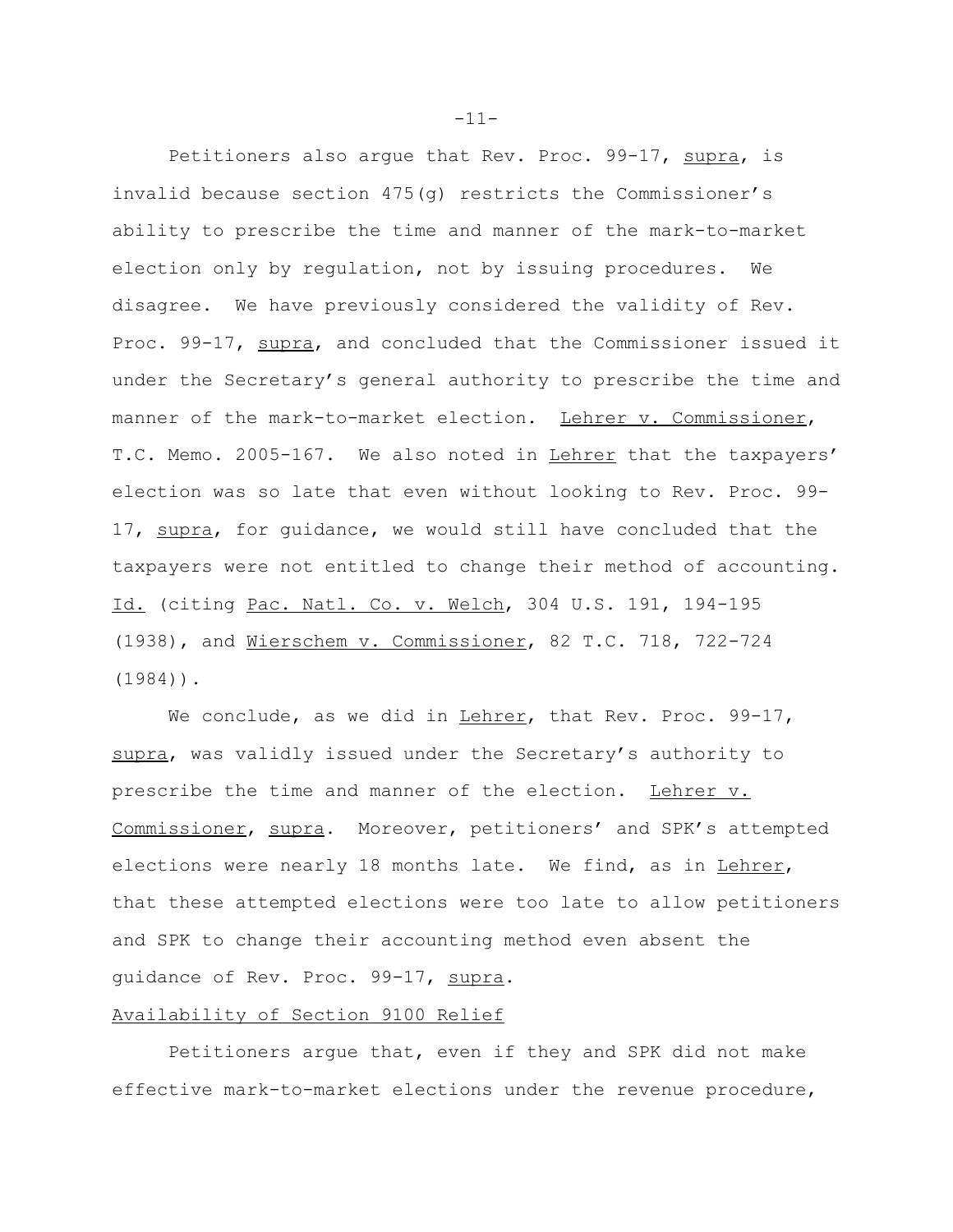they are entitled to relief under section 9100 and the corresponding regulations. We disagree. Petitioners and SPK did not administratively seek extensions of time to file mark-tomarket elections pursuant to section 9100. They simply noted it at the top of their Forms 3115.<sup>6</sup> Neither did petitioners raise the issue of section 9100 relief in the petition.

We find that neither petitioners nor SPK would be entitled to relief under section 9100 even if they had requested section 9100 relief and raised it as an assignment of error in the petition. Section 301.9100-3, Proced. & Admin. Regs., provides administrative relief for late mark-to-market elections if certain conditions are satisfied. The Commissioner grants requests for relief under this section if the taxpayer can show that the taxpayer acted reasonably and in good faith and the grant of relief will not prejudice the interests of the Government. Sec. 301.9100-3(a), Proced. & Admin. Regs.; see Vines v. Commissioner, 126 T.C. 279 (2006).

A taxpayer is deemed not to have acted reasonably and in good faith if the taxpayer uses hindsight in requesting relief.

-12-

<sup>&</sup>lt;sup>6</sup>The notation at the top of petitioners' and SPK's Forms 3115, Application for Change in Accounting Method, indicates that the Forms 3115 were filed "pursuant to section 301.9100-2." Relief under sec. 301.9100-2, Proced. & Admin. Regs., is unavailable for extensions of time to file mark-to-market elections under sec. 475(f) because it does not apply to elections, like the mark-to-market election, that must be made by the due date of the return without regard to extensions. Sec. 301.9100-2(b), Proced. & Admin. Regs.; Rev. Proc. 99-17, 1999-1 C.B. 503. Petitioners and SPK raised the issue of sec. 9100 relief in their ruling requests but did not further pursue sec. 9100 relief at the administrative level after they withdrew the ruling requests.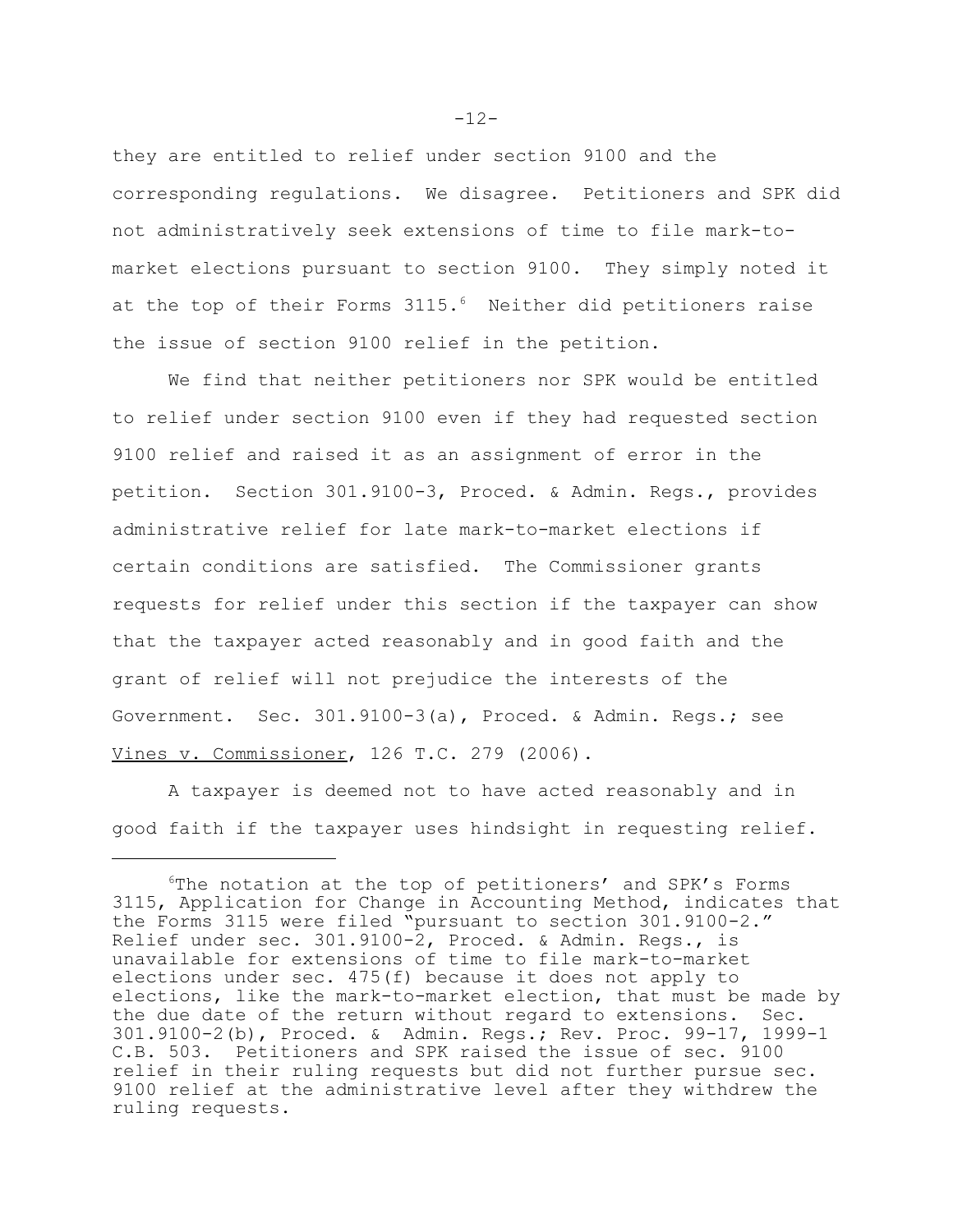Sec. 301.9100-3(b)(3)(iii), Proced. & Admin. Regs. The Commissioner ordinarily will deny relief if specific facts have changed since the due date for making the election that make the election advantageous to a taxpayer.  $Id.$  A taxpayer attempting to make a mark-to-market election years after it is due (while continuing to trade in the meantime) in an attempt to convert capital losses to ordinary losses is a classic example of a taxpayer seeking to use hindsight. Vines v. Commissioner, supra at 293-294 (describing the facts of Lehrer v. Commissioner, supra, as a classic example of taxpayers seeking benefit of hindsight); Acar v. United States, 98 AFTR 2d 2006-6296, 2006-2 USTC par. 50,529 (N.D. Cal. 2006). This is precisely what petitioners and SPK are attempting to do.

Petitioners and SPK attempted to make mark-to-market elections nearly 18 months late to convert capital losses into ordinary losses. Unlike the taxpayer in Vines (who filed the election only months late and discontinued trading during the brief interlude), petitioners and SPK continued their trading activities in the meantime. See Vines v. Commissioner, supra; Lehrer v. Commissioner, supra. The facts here present yet another example where a taxpayer seeks to use hindsight to make the mark-to-market election when it is most advantageous. See Vines v. Commissioner, supra; Lehrer v. Commissioner, supra. Accordingly, petitioners and SPK are deemed not to have acted reasonably and in good faith and are not qualified for section 9100 relief.

-13-